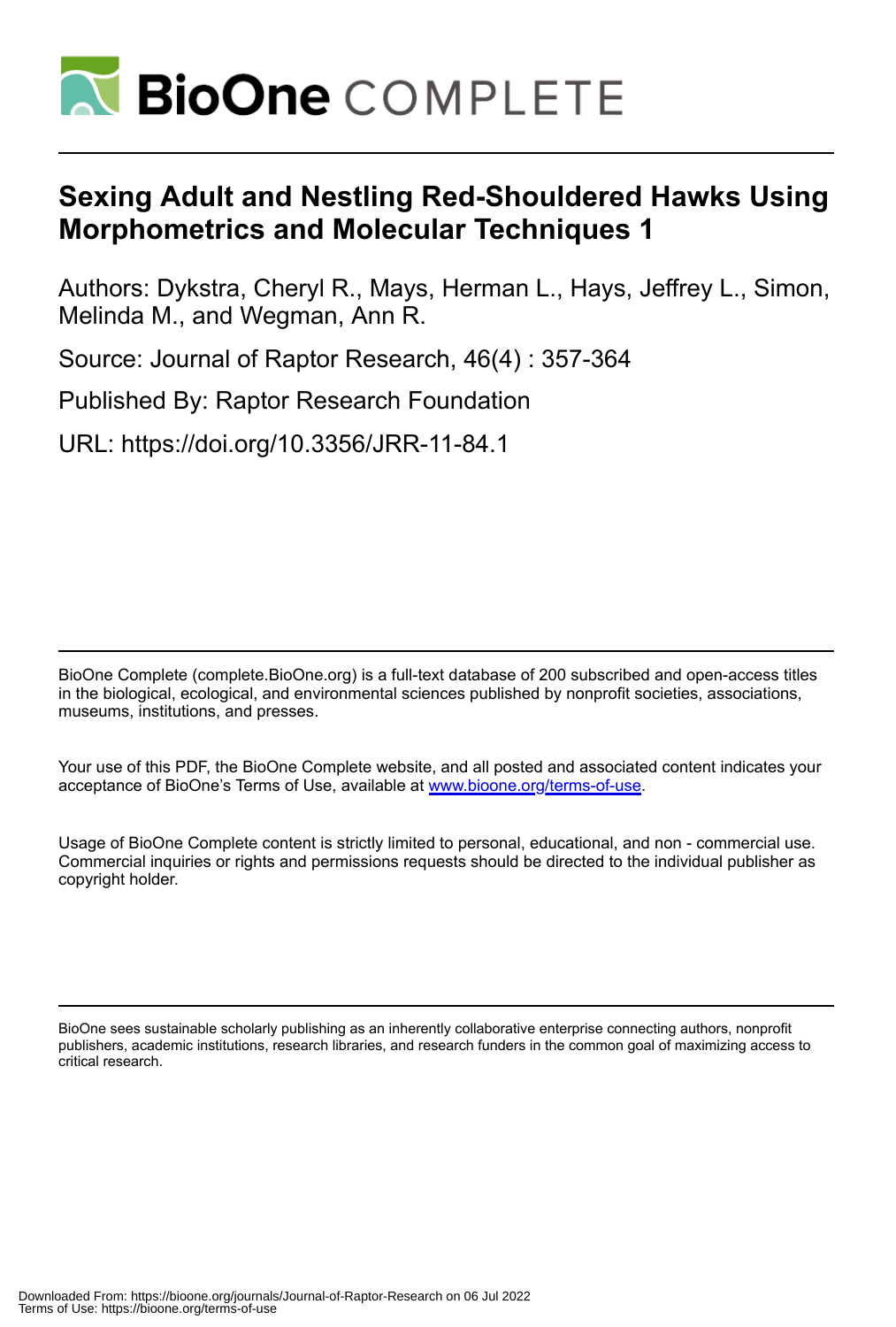# SEXING ADULT AND NESTLING RED-SHOULDERED HAWKS USING MORPHOMETRICS AND MOLECULAR TECHNIQUES1

CHERYL R. DYKSTRA2

Raptor Environmental, 7280 Susan Springs Drive, West Chester, OH 45069 U.S.A.

HERMAN L. MAYS, JR.

Cincinnati Museum Center, 1301 Western Avenue, Cincinnati, OH 45203 U.S.A.

JEFFREY L. HAYS

RAPTOR Inc., 1419 Holmanview Drive, Wyoming, OH 45215 U.S.A.

MELINDA M. SIMON 9016 Winthrop Drive, Cincinnati, OH 45249 U.S.A.

# ANN R. WEGMAN

Cincinnati Museum Center, 1301 Western Avenue, Cincinnati, OH 45203 U.S.A.

ABSTRACT.—Sexing of raptors is important for understanding their ecology and demography. Males and females of monomorphic species such as Red-shouldered Hawks (Buteo lineatus) may be distinguished using molecular and morphometric techniques. We collected blood samples and morphometric measurements from adult and nestling Red-shouldered Hawks in southern Ohio. We determined sex via amplification of the sex-linked chromo-helicase-DNA-binding gene and polymerase chain reaction. We used a suite of morphometric measurements to generate a recursive partitioning classification tree and in a linear discriminant analysis to determine the sex of adults and nestlings. For adults, the recursive partitioning tree utilized only mass to distinguish sexes, with an overall successful classification rate of 94%. For nestling hawks aged approximately 3 wk and older, mass and toepad (footpad) length were used to distinguish the sexes, with an overall successful classification rate of 91%. The ability to sex adults and nestlings in the field is valuable for studies of dispersal, survival, and behavior.

KEY WORDS: Red-shouldered Hawk; Buteo lineatus; morphometrics; nestling; raptor; sexing.

## DETERMINACIÓN DEL SEXO DE INDIVIDUOS DE BUTEO LINEATUS ADULTOS Y PICHONES USANDO TÉCNICAS MORFOMÉTRICAS Y MOLECULARES

RESUMEN.—La determinación del sexo en rapaces es importante para entender su ecología y demografía. Los machos y las hembras de especies monomórficas tales como Buteo lineatus pueden ser diferenciados utilizando técnicas moleculares y morfométricas. Colectamos muestras de sangre y tomamos medidas morfométricas de adultos y pichones de B. lineatus en el sur de Ohio. Determinamos el sexo por medio de la amplificación del gen de unión de ADN cromohelicasa ligado al sexo y de la reacción en cadena de la polimerasa. Usamos un grupo de medidas morfométricas para generar un árbol de clasificación de partición recursiva y un análisis de discriminación lineal para determinar el sexo de adultos y polluelos. Para los adultos, el árbol de partición recursiva sólo utilizó la masa para distinguir los sexos, con una tasa total de clasificación exitosa del 94%. Para los pichones de halcón de aproximadamente 3 semanas de edad y mayores, la masa y el largo de la almohadilla de los dedos (almohadilla plantar) fueron utilizados para diferenciar los sexos, con una tasa total de clasificación exitosa del 91%. La capacidad para determinar el sexo de adultos y polluelos en el campo es valiosa para estudios de dispersión, supervivencia y comportamiento.

[Traducción del equipo editorial]

<sup>1</sup> The editorial processing and review of this paper were handled by Ian G. Warkentin.

<sup>2</sup> Email address: cheryldykstra@juno.com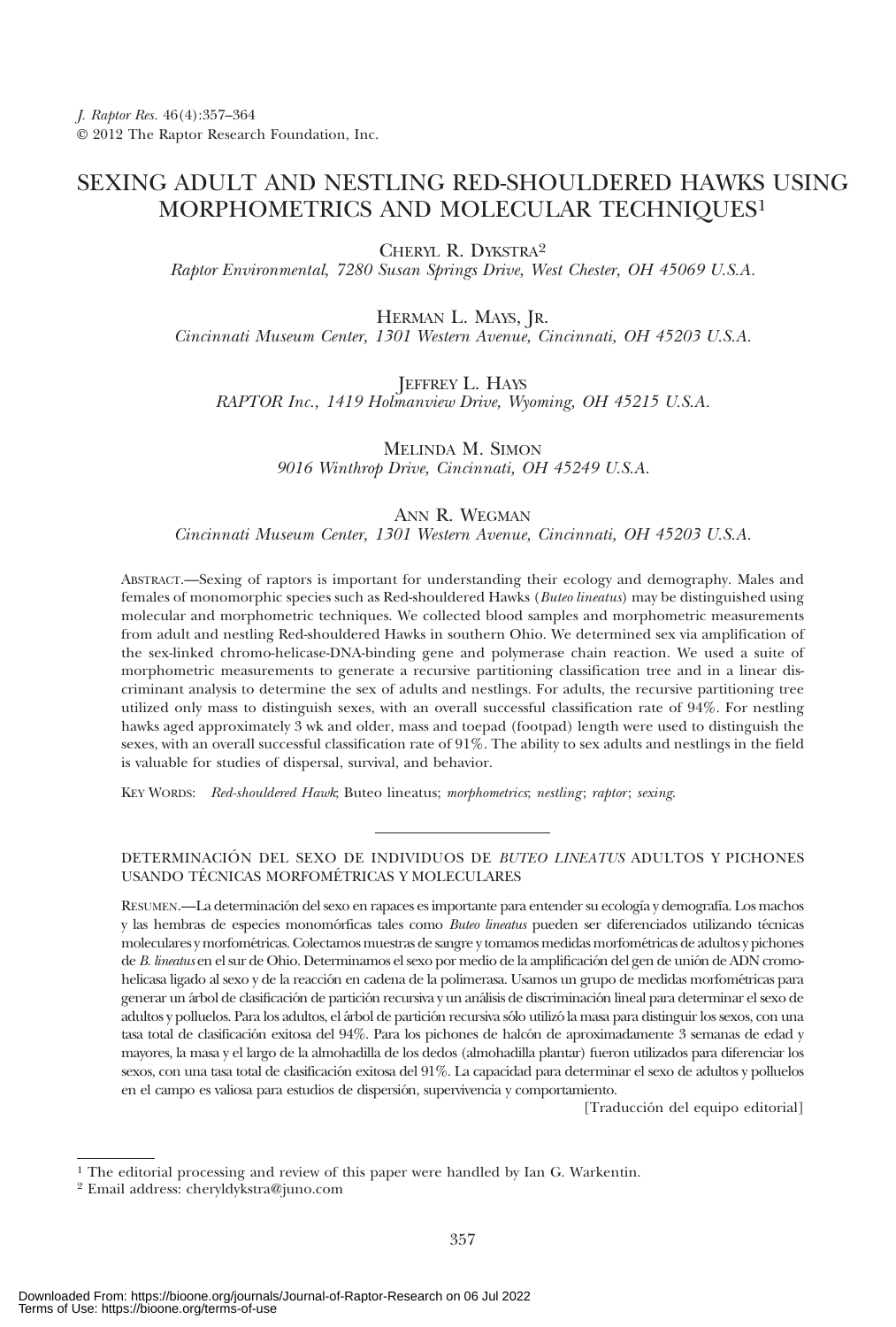Many raptors have monomorphic plumage, with reversed sexual size dimorphism to varying degrees. Accipiters are among the most dimorphic of the families, with males less than two-thirds the mass of females in some species (Ferguson-Lees and Christie 2001). Many Buteo species are moderately dimorphic; Red-tailed Hawk (Buteo jamaicensis) males average 82% of the size of females, and Redshouldered Hawks (B. lineatus) 85% (Ferguson-Lees and Christie 2001).

The ability to sex raptors is important to our understanding of their ecology. The two sexes of a raptor species may have different prey bases, dispersal distances, migration patterns, survival rates, and parental behaviors. For example, female Eurasian Sparrowhawks (Accipiter nisus) have greater natal dispersal distances than males (Newton and Marquiss 1983), as well as greater breeding dispersal distances (Newton 2001). Being able to distinguish the sexes at the initial handling of a bird allows a more detailed and precise description of these and other ecological measures when the bird is subsequently observed.

Modern molecular techniques (Dubiec and Zagalska-Neubauer 2006) allow accurate sexing using DNA. However, morphometric sexing can be efficiently done in the field, and is less expensive, less time-consuming, and less invasive than molecular sexing. Morphometric sexing can be done easily by researchers with limited funding and limited access to technology, in field situations where molecular sexing may be impractical. In addition, if large numbers of birds must be sexed in order to gain statistically significant sample sizes, as in many banding studies where there is a low recovery/encounter rate (e.g., 4–5%, Dykstra et al. 2004), then the costs of DNA sexing may be prohibitive, whereas the cost of morphometric sexing is negligible.

The suburban population of Red-shouldered Hawks in southwestern Ohio has been studied for more than 15 years, and much is known about its ecology (Dykstra et al. 2000, 2003, 2009). Red-shouldered Hawks in this study area are year-round residents, with nest-site selection and reproductive rates similar to those in nearby rural, forested habitat (Dykstra et al. 2000). Natal dispersal for a sample of these birds averaged 18 km (Dykstra et al. 2004), but it could not be determined whether male and female dispersal distances and mortality rates differed, because the sexes could not be distinguished at banding and fewer than half the birds were sexed when encountered or recovered. The ability

to reliably sex these hawks, including the nestlings, would provide greater insight into the ecology of these suburban birds.

Our objective in this study was to determine whether adult and nestling Red-shouldered Hawks could be effectively sexed using morphometric measurements, and if so, to derive techniques for sexing them in the field.

#### **METHODS**

Study Areas. We studied Red-shouldered Hawks in two regions of southern Ohio. The southwestern Ohio study area (SWOH), in Hamilton, Clermont, and Warren counties in the suburbs of Cincinnati, is composed of residences surrounded by lawns and nonnative plantings, interspersed with small areas of natural forest, which are dominated by secondgrowth mixed mesophytic, oak-hickory (Quercus spp., Carya spp.) and American beech-sugar maple (Fagus grandifolia, Acer saccharum) associations.

The Hocking Hills study area (HH) in southeastern Ohio comprises portions of Wayne National Forest, Hocking State Forest, Zaleski State Forest, and associated private lands in Athens, Hocking, Vinton, and Perry counties. The predominant forest type is oak-hickory. Plantations of white pine (Pinus strobus) and red pine (P. resinosa) also are common.

Measurements of Adult Hawks. We trapped adult hawks in the SWOH study area using a bal-chatri trap baited with a mouse (Mus musculus), between 23 February 2008–12 July 2009, with most of the birds trapped during the winter months. We banded adults with USGS aluminum bands (banding permit  $\#23352$ ) and weighed them using a 1000-g Pesola scale to the nearest 5 g. We measured the following physical characteristics: bill length (culmen length) to the nearest 0.1 mm, toepad length (termed ''footpad length'' by some researchers) from the base of central talon to the base of the hallux to the nearest mm, length of the first and second secondary to the nearest mm, wing chord (unflattened) to the nearest mm, and the tarsus length from the intertarsal joint to the distal end of the final leg scale before the toes (Pyle 1997, 2008) to the nearest 0.1 mm. Bill length and tarsus were measured with a digital caliper (Swiss Precision Instruments, Garden Grove, California, U.S.A.), toepad and secondaries with a standard 33-cm ruler, and wing chord with a metal meterstick. For toepad, talons were extended as in Bortolotti (1984a; measurement termed ''footpad'' therein). We then collected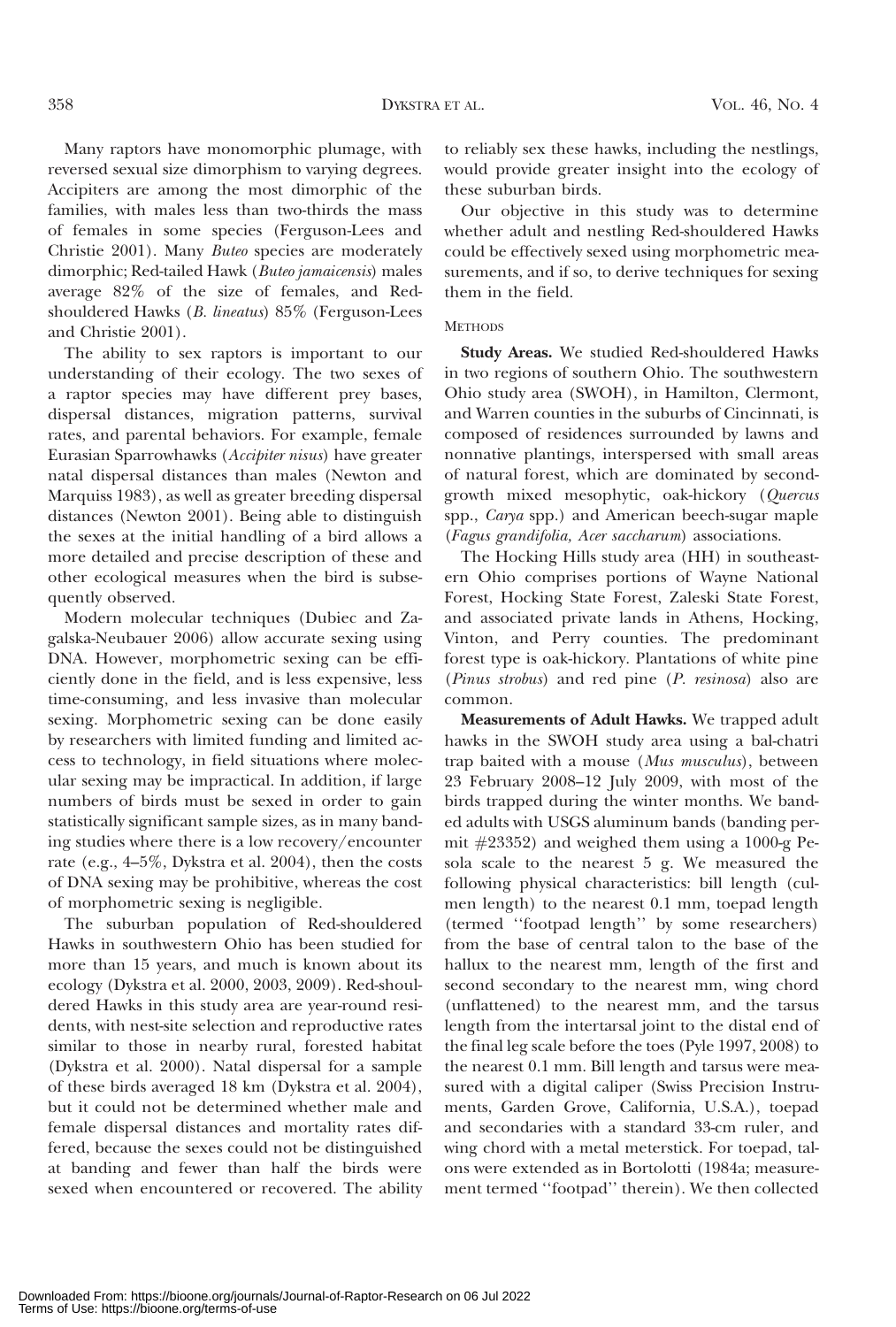a blood sample, 0.1–0.3 ml, by puncturing the brachial vein with a sterile needle, and collecting the blood in 1–2 micropipettes. Blood samples were immediately transferred to 1.5-ml vials containing Queen's Lysis Buffer solution (Seutin et al. 1991), kept in a cooler until the end of the day  $(<10$  hr), and then frozen until DNA extraction.

We also made the same measurements on, and collected blood from, birds that were submitted alive to a local raptor rehabilitation organization. For such birds, mass was measured immediately after the bird was submitted, before any treatment or feeding. We did not measure mass if the bird had been admitted with a condition that may have affected body mass (e.g., dehydration, starvation), based on the assessment of qualified raptor rehabilitators.

Finally, we also sampled birds found dead within the study area, which were then frozen until data collection. For these birds we snipped samples of breast muscle tissue for molecular sexing. As above, measurements were omitted if there was evidence of conditions that might influence them.

Measurements of Nestlings. Red-shouldered Hawk nest locations were previously known to us from an ongoing long-term study (Dykstra et al. 2000, 2004). We climbed to 28 nests in southwestern Ohio and 21 nests in Hocking Hills between 19–28 May 2008 and 17 May–22 June 2009 to band young. Nestlings were banded at approximately 2–5 wk old, and fledge when approximately 6–7 wk old (Dykstra et al. 2008). We measured the same physical characteristics for nestlings as described for adults (above), and collected and handled blood samples as for adults.

Molecular Sexing. Genomic DNA was isolated from blood samples by standard phenol-chloroform-isoamyl alcohol isolation, precipitated in 7.5 M ammonium acetate and 70% ethanol, washed with 70% ethanol, and resuspended in Tris-EDTA (pH 8.0). Sex was determined via amplification of the sex-linked chromo-helicase-DNA-binding (CHD) gene following a modified protocol from Han et al. (2009). P2 (TCTGCATCGC-TAAATCCTTT), P8 (CTCCCAAGGATGAGRAAYTG) and P0 (ATTGAGTTGGAACCAGAICA) primers were used to amplify the CHD-W and CHD-Z alleles. Polymerase chain reaction (PCR) was performed in 10 µl reactions with FidelitaqTM Master Mix (Affymetrix/ USB, Santa Clara, California, U.S.A.), 1.25 mM of additional MgCl<sub>2</sub>,  $0.5 \mu M$  of each of three primers (P0, P2, P8) and 2.5 µl of a 1:20 dilution of genomic DNA in Tris-EDTA (pH 8.0). PCR cycles were conducted on a Veriti Thermal Cycler (Applied Biosystems, Carlsbad,

California, U.S.A.) under cycling conditions of  $94^{\circ}$ C for 4 min followed by 30 cycles of 1 min at  $94^{\circ}$ C, 1 min at  $50^{\circ}$ C, and 2 min at 72 $^{\circ}$ C, and then a final extension cycle for 10 min at  $72^{\circ}$ C. PCR products were separated on 2.0% agarose TBE gels stained with ethidium bromide and run for approximately 100 volt-hours. Gels were visualized on a 320-nm light box and photographed with a digital camera (UVP PhotoDoc-ITTM Imaging System, UVP, Upland, California, U.S.A.). Males express the homogametic condition with a single  $\approx$ 400 bp band and females the heterogametic with two bands, one  $\approx$  400 bp band shared with males corresponding to the Z-linked allele and a second  $\approx$  500 bp band corresponding to the W-linked allele. Sex determination was made for each individual sample by scoring digital photographs by eye.

Statistical Analysis. For adults, we used Kruskal-Wallis tests to compare mass and morphometric measurements of birds submitted to the rehabilitation center or found dead to those of birds caught in the wild on a bal-chatri trap, to determine whether the conditions that caused the birds to be brought for rehabilitation (e.g., injury, etc.) affected their masses and/or other measurements. Males and females were tested separately.

For nestlings, mean secondary length was assumed to be an index to nestling age, based on Penak (1982), who showed that growth of secondaries in Red-shouldered Hawk nestlings was independent of brood size. We divided the nestlings into two groups, those with mean of first and second secondary of 78-118 mm ("younger nestlings") and those  $>118$  mm (''older nestlings''). According to the findings of Penak (1982), mean secondaries of 78–118 mm corresponded to nestlings age 21–29 d, and mean secondaries  $>118$  mm corresponded to nestlings  $\geq 30$  d in Quebec. Nestlings with mean secondary length ,78 mm were excluded from further analysis. We ignored any year-to-year variation in nestling growth and mass and combined data from both years, because in this case such variation is useful for the development of a sexing method that is robust enough to distinguish males and females despite variation in local prey availability, weather conditions, and/or the number of young in the nest. In addition, incorporating year effects would have reduced our statistical power unacceptably.

Statistics were performed in R (R Development Core Team 2008). We tested all variables for normality by the Lilliefors (Kolmogorov-Smirnov) test. Variables with non-normal distribution were transformed using a log-transformation before inclusion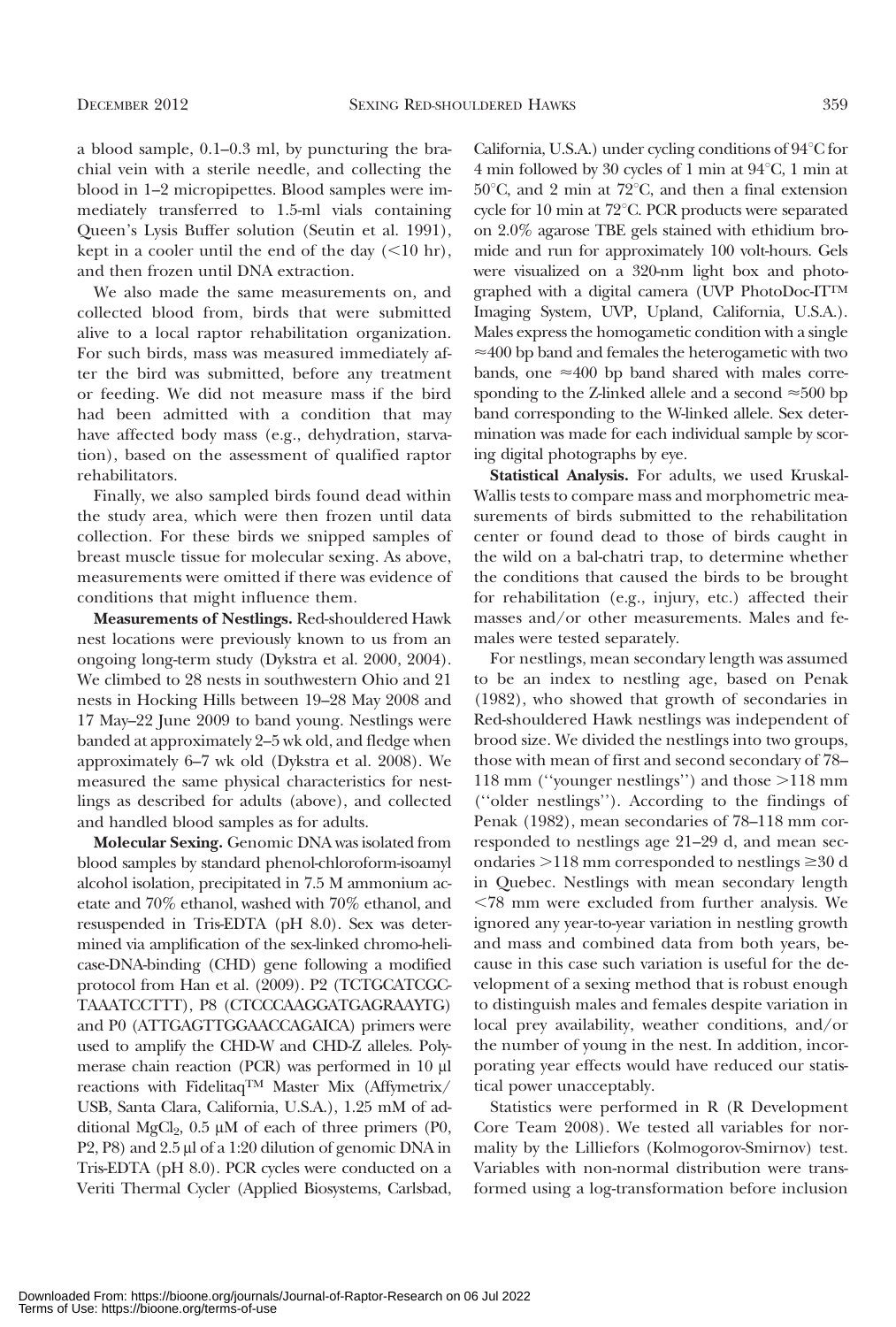| <b>MEASUREMENT</b>                     | <b>MALES</b><br>MEAN $\pm$ SD ( $n = 21$ ) | <b>FEMALES</b><br>MEAN $\pm$ SD ( $n = 15$ ) | F     | P       |
|----------------------------------------|--------------------------------------------|----------------------------------------------|-------|---------|
| Mass $(g)$                             | $573 \pm 55$                               | $768 \pm 104$                                | 53.40 | < 0.001 |
| Mean of $1st$ and $2nd$ secondary (mm) | $181 \pm 5$                                | $197 \pm 5$                                  | 87.23 | < 0.001 |
| Toepad (mm)                            | $65 \pm 2$                                 | $71 \pm 2$                                   | 64.74 | < 0.001 |
| Wing chord (mm)                        | $327 \pm 8$                                | $348 \pm 8$                                  | 58.20 | < 0.001 |
| Tarsus length (mm)                     | $71 \pm 3$                                 | $74 \pm 3$                                   | 5.99  | 0.02    |
| Bill length (mm)                       | $22 \pm 1$                                 | $24 \pm 1$                                   | 55.24 | < 0.001 |

Table 1. Mean morphological measurements for adult Red-shouldered Hawks in southwestern Ohio, 2008–09. Sex determined by molecular sexing techniques. Bonferroni-corrected  $P$ -value = 0.008.

in statistical tests. MANOVA was performed for all variables, using log-transformed variables where needed. Mean secondary length was not used for sexing because it was used as an index to nestling age. We generated a recursive partitioning tree from the scaled data for toepad length, tarsus length, mass, bill length, and wing chord using the rpart package in R.

Linear discriminant analysis was performed on the scaled data using the MASS package lda function in R. Toepad length, tarsus length, mass, bill length, and wing chord were included in the discriminant function. Two resampling methods, a jackknifed classification and a randomized sample validation, were used to assess the validity of the linear discriminant analysis (McGarigal et al. 2000). Data were scaled to have an equal variance of 1 using the R scale function for recursive partitioning and linear discriminant analyses. We conducted separate analyses for adult birds, all nestlings, and the younger nestlings (mean secondaries 78– 118 mm).

### **RESULTS**

We collected blood samples and made measurements for 45 adult or subadult Red-shouldered Hawks, and 86 nestlings. For nestlings, 14 birds were young (mean of first and second secondary that was  $<$ 78 mm), so these were excluded from our analysis. DNA extraction and/or PCR failed for six adults and three of the remaining nestlings, so these were also excluded. At least one measurement was missing for two nestlings, which were excluded, leaving a final nestling dataset of 67 nestlings. Adults lacking one or more measurement were also excluded, leaving a final dataset of 36 adults/subadults (35 in adult plumage, one hatch-year in December), 30 of which were trapped with a bal-chatri, five submitted alive to the rehabilitation organization, and one found dead.

Masses and all other measurements of the birds submitted to the rehabilitation center or found dead did not differ significantly from those of birds trapped on a bal-chatri in the wild (Kruskal-Wallis test; all  $P > 0.05$ ) and fell within 1 SD of the sample mean for all birds, so these birds were included in the dataset.

Adult Red-shouldered Hawks. Only bill length deviated significantly from a normal distribution  $(D =$  $0.1917, P = 0.002$ ; wing chord was also transformed because of non-normality when all nestlings were combined ( $D = 0.13$ ,  $P = 0.01$  for all nestlings;  $D =$ 0.13,  $P = 0.16$  for adults). Morphometrics of adult males and females differed significantly (MANOVA, Wilks = 0.18,  $F_{1,34}$  = 21.98,  $P < 0.001$ ). Statistically significant differences between males and females were found for toepad length, mean secondary length, bill length, mass, and wing chord ( $n = 36$ , Bonferroni corrected  $P$ -value = 0.008, Table 1).

For adults, the recursive partitioning tree utilized only mass and resulted in a single split at 623.5 g (Fig. 1a). Two males (of 21; 10%) were misclassified as females while no females (of 15) were misclassified, resulting in an overall successful classification rate of 94%. Linear discriminant analysis for sex in adults returned an overall 97% correct (93% correct for females and 100% correct for males). The jackknifed classification matrix returned an overall 92% correct classification (80% correct for females and 100% for males). Randomized sample validation found the adult discriminant function resulted in an overall increase in predictive power of 31% (47% increase in predictive power for females and 19% increase for males).

Nestling Red-shouldered Hawks. For the younger nestlings alone ( $n = 47$ ), no variables differed significantly from a normal distribution (Lilliefors test); however, bill length and wing chord were transformed for symmetry with the adults' data.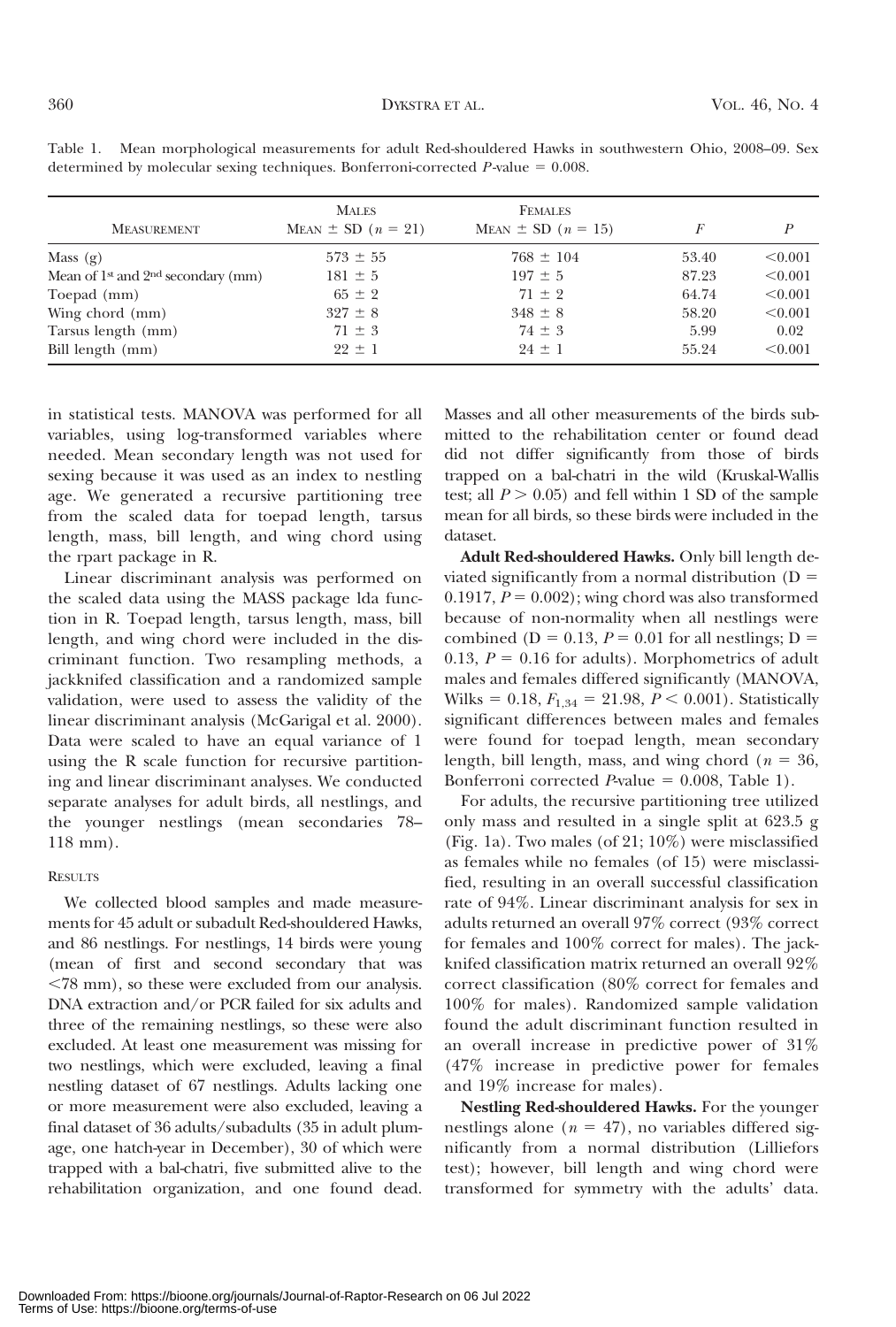

Figure 1. Recursive partitioning decision tree for (a) adult, (b) younger nestling, and (c) all nestling Red-shouldered Hawks in southern Ohio.

Morphometrics of these males and females differed significantly (MANOVA, Wilks =  $0.23, F_{1.45} = 21.77$ ,  $P < 0.001$ ). Male and female younger nestlings differed significantly in toepad length, bill length, and mass (Bonferroni corrected  $P$ -value = 0.008, Table 2). For older nestlings alone  $(n = 20)$ , no variables differed significantly from a normal distribution (Lilliefors test); bill length and wing chord were log-transformed for symmetry with other data. Morphometrics for older nestlings differed significantly by sex (MANOVA, Wilks =  $0.21, F_{6,13} = 8.01$ ,  $P < 0.001$ ), with females having greater mass and toepad length (Table 2).

For the younger nestlings, a recursive partitioning tree was generated from scaled nestling data for toepad length, tarsus length, mass, bill length, and wing chord using the rpart package in R. The recursive partitioning tree generated from the younger nestling data also utilized only mass and resulted in a single split at 536 g (Fig. 1). Two females (of 24; 8%) were misclassified as males while a single male (of  $23$ ;  $4\%$ ) was misclassified as a female.

A separate linear discriminant analysis was performed on the scaled nestling data. As in the adult analysis, toepad length, tarsus length, mass, bill length, and wing chord were included in the discriminant function. Linear discriminant analysis for younger nestlings returned an overall 98% correct (96% correct for females and 100% correct for males). A jackknifed classification matrix for sex returned an overall 96% correct classification with 96% correct for both sexes. Compared to a linear discriminant function derived from a randomized sample, this discriminant function resulted in an overall increase in predictive power of 35% (30% increase in predictive power for females and 40% increase for males).

For the older nestlings, we had too few samples  $(n = 20)$  to generate a recursive partitioning tree or conduct linear discriminant analysis. Older nestlings were included in the combined nestling dataset.

In the combined dataset for all nestlings ( $n =$ 67), wing chord deviated significantly from normal distribution (Lilliefors test,  $D = 0.13$ ,  $P = 0.01$ ); thus, wing chord was log-transformed before inclusion in the linear discriminant analysis and the recursive partitioning tree. For symmetry with adult analyses, bill length was also log-transformed. Linear discriminant analysis and recursive partitioning included mass, toepad, wing chord, bill length, and tarsus length for the combined nestling dataset. The linear discriminant analysis for all nestlings returned an overall 97% correct (97% correct for both sexes). A jackknifed classification matrix for sex returned overall 97% correct classification and 97% correct for both sexes. Compared to a linear discriminant function derived from a randomized sample, this discriminant function resulted in an overall increase in predictive power of 36% above chance (29% increase in predictive power for females and 43% increase for males).

For all nestlings combined, the recursive partitioning tree utilized only mass and toepad in discriminating among the sexes. An overall accuracy of 91% was achieved with these variables, with two females misclassified as males (of 35; 6%), and four males misclassified as females (of 32; 13%; Fig. 1).

The analyses for all nestlings together and for younger nestlings alone had similar statistical significance. Thus, for younger nestlings, either classification tree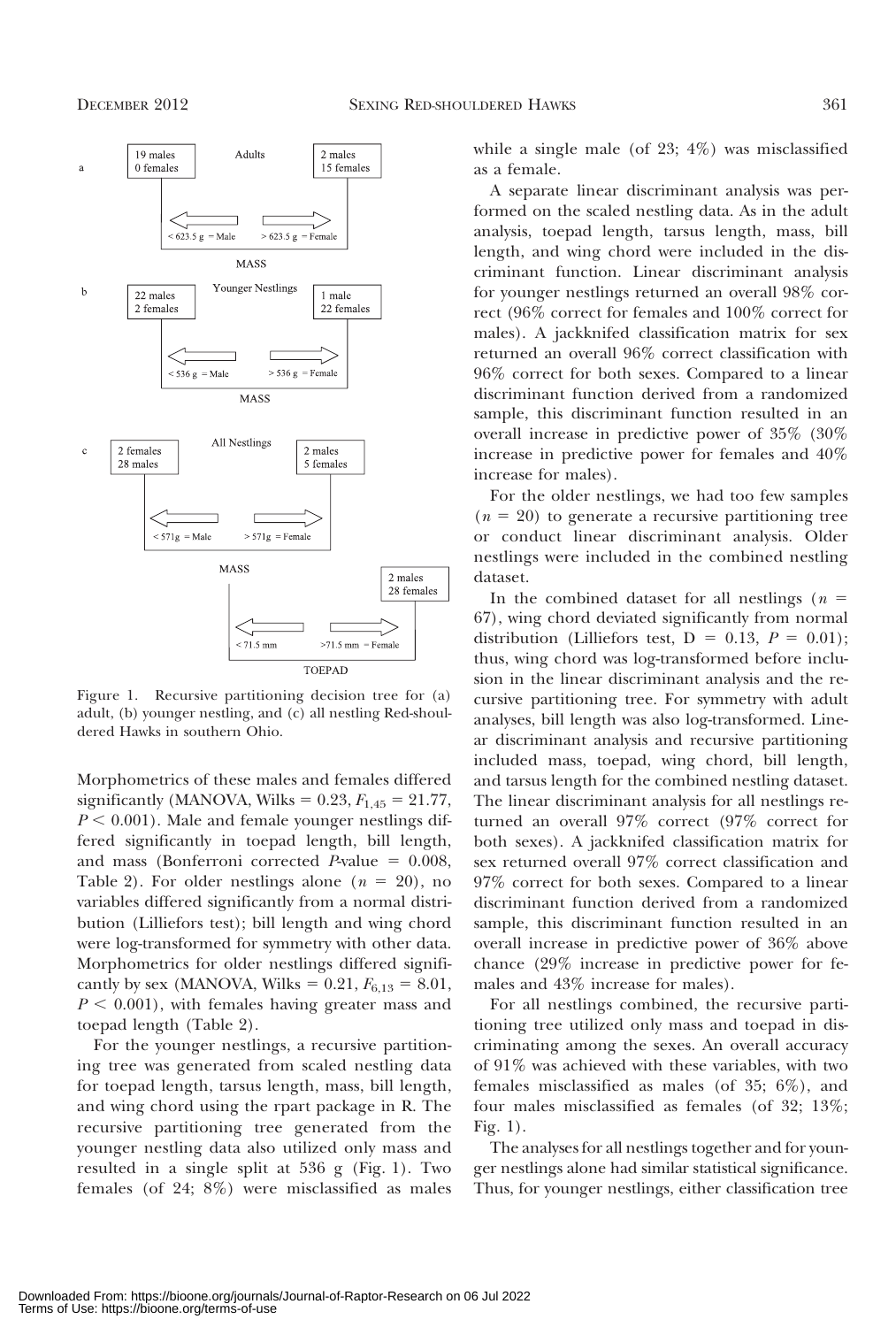Table 2. Mean morphological measurements for nestling Red-shouldered Hawks in southwestern Ohio, 2008–09. Sex determined by molecular sexing techniques. Younger nestlings were defined as those with mean of first and second secondaries between 78–118 mm, older nestlings as those with mean of >118.5 mm. Bonferroni-corrected P-value = 0.008.

| <b>MEASUREMENT</b>      | YOUNGER<br><b>MALES</b><br>$M_{EAN}$ $\pm$ SD<br>$(n = 23)$ | YOUNGER<br><b>FEMALES</b><br>$M_{EAN}$ $\pm$ SD<br>$(n = 24)$ | F       | P       | <b>OLDER MALES</b><br>$MFAN \pm SD$<br>$(n=9)$ | <b>OLDER FEMALES</b><br>$MFAN \pm SD$<br>$(n = 11)$ | F     | P       |
|-------------------------|-------------------------------------------------------------|---------------------------------------------------------------|---------|---------|------------------------------------------------|-----------------------------------------------------|-------|---------|
| Mass $(g)$              | $494 \pm 28$                                                | $578 \pm 41$                                                  | 66.48   | < 0.001 | $575 \pm 43$                                   | $640 \pm 33$                                        | 14.81 | 0.001   |
| Mean of $1st$ and $2nd$ |                                                             |                                                               |         |         |                                                |                                                     |       |         |
| secondary (mm)          | $96 \pm 12$                                                 | $96 \pm 11$                                                   | 0.002   | 0.97    | $137 \pm 10$                                   | $135 \pm 14$                                        | 0.19  | 0.67    |
| Toepad (mm)             | $69 \pm 2$                                                  | $73 \pm 2$                                                    | 39.28   | < 0.001 | $69 \pm 2$                                     | $74 \pm 1$                                          | 45.22 | < 0.001 |
| Wing chord (mm)         | $175 \pm 15$                                                | $175 \pm 13$                                                  | < 0.001 | 0.99    | $227 \pm 15$                                   | $225 \pm 19$                                        | 0.073 | 0.79    |
| Tarsus length (mm)      | $71 \pm 3$                                                  | $72 \pm 3$                                                    | 1.65    | 0.21    | $73 \pm 2$                                     | $75 \pm 2$                                          | 6.94  | 0.02    |
| Bill length (mm)        | $17 \pm 1$                                                  | $18 \pm 1$                                                    | 9.89    | 0.003   | $18 \pm 1$                                     | $19 \pm 1$                                          | 4.95  | 0.04    |

may be used for sexing. For older nestlings, the ''all nestlings'' classification tree (Fig. 1c) must be used. Because mass and toepad were the variables utilized for sexing all nestlings in the recursive partitioning tree, we plotted the relationship of these two variables for all nestlings (Fig. 2).

#### **DISCUSSION**

We determined that adult male and female Redshouldered Hawks in southern Ohio could be distinguished using mass alone. For adults, mass was also the most dimorphic of the traits we measured, with average male mass only 75% of average female mass. Mass is easy to measure and is commonly measured by most banders, even when other measurements are not taken.

We also determined that nestlings older than approximately 3 wk could be sexed using a combination of mass and toepad length. For nestlings, toepad is also relatively easy to measure and has good repeatability (Bortolotti 1984a) and reproducibility (C. Dykstra and J. Hays unpubl. data). The analysis for younger nestlings alone and that for all nestlings combined were similarly significant, despite the fact that a larger range of masses and ages was included in the ''all nestlings'' analysis. We believe this occurred because the toepad of nestlings was apparently fully grown or nearly so by 3 wk of age, as evidenced by the similarity of mean toepad length in older and younger nestlings (Table 2). With toepad nearly full grown, many nestlings were separable by that feature alone (Fig. 1; 28 females identified by toepad size alone, with only 2 males misclassified as females).

Comparison of adult and nestling means suggested that even the older nestlings (aged approximately 30–40 d) had not reached adult size in terms of secondary length, wing chord, and bill length, as means for these measures were greater in adults than in older nestlings. Nestling females were lighter in mass than adult females, but older nestling males' masses equaled those of adult males. Conversely, toepad lengths were significantly greater in older nestlings than in adults ( $t$ -test;  $t = 5.528, P <$ 0.001;  $n = 36$  adults and  $n = 20$  older nestlings). Repeated measurements on individual birds that were measured as nestlings and later as adults confirmed that toepad decreased as the bird aged (average of  $3.5 \pm 0.7$  mm,  $n = 10$ , considering only nestlings measured at approximately 3 wk or older; C. Dykstra and J. Hays unpubl. data). Bortolotti (1984a) also found that mean adult eagles' toepads were smaller than those of older nestlings; however, he attributed the difference to the difficulty of extending the toes of mature eagles, as adult birds clenched their toes tightly. We do not believe this is a significant problem for Red-shouldered Hawks, which also clench their toes tightly, but are much smaller and weaker than Bald Eagles. Published information on this topic is scarce, and further data are needed to elucidate the causes of an apparent decrease in toepad length with age.

Juvenile Red-shouldered Hawks in California were successfully sexed using wing chord and mass (Pitzer et al. 2008) to differentiate males and females. However, the birds in California represent a different subspecies, Buteo lineatus elegans, which is generally smaller than eastern Red-shouldered Hawks, B. l. lineatus (Wheeler 2003). For example,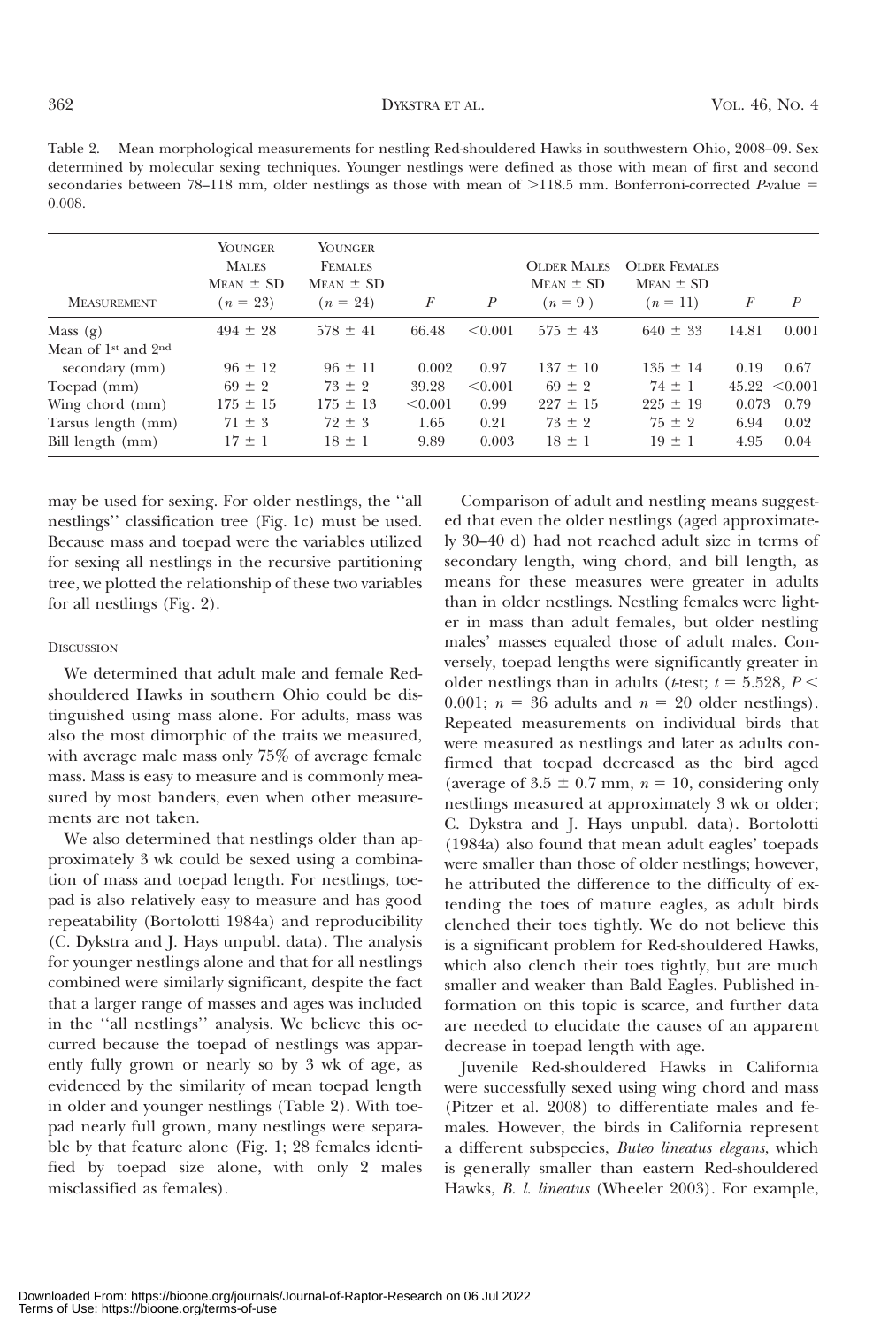

Figure 2. Relationship between mass and toepad for all Red-shouldered Hawk nestlings age approximately 3 wk or older (mean of first and second secondaries >78 mm; see text for details).

mean mass of the juvenile California birds measured by Pitzer and colleagues (2008) was  $467 \pm 8$  (SE) g and  $542 \pm 25$  g for males in the Marin headlands north of San Francisco and California's Central Valley, respectively, and  $582 \pm 14$  g and  $656 \pm 18$  g for females in those locations, compared to mean masses of 573 g and 768 g for adult males and females in our study (Table 1). Due to the size difference, we would not expect criteria from the California birds to be directly applicable to birds of the eastern subspecies. It is probable that each subspecies will require an independent confirmation of sexing criteria for its region. The fact that we and Pitzer et al. (2008) were able to distinguish the sexes based on a suite of measurable characteristics suggests that there is sufficient size differentiation between sexes of Red-shouldered Hawks that they should be distinguishable at other locations as well. A meta-analysis of morphometric sexing for all the subspecies would be interesting and informative.

For other raptor species, various combinations of morphometrics have been used to sex adult birds. For Swainson's Hawks (Buteo swainsoni) wintering in Argentina, measurements of the forearm, tail, and wing chord discriminated males and females (Sarasola and Negro 2004). Red-tailed Hawk juveniles in California were separated using tarsus depth, hallux claw, and wing chord, whereas adults were

distinguished using tarsus depth, culmen, and wing chord (Pitzer et al. 2008). In the intermountain west, Donohue and Dufty (2006) found that wing chord, mass, hallux, and culmen could be used to sex juvenile Red-tailed Hawks, and wing chord and mass to sex adults. For Golden Eagles (Aquila chrysaetos), hallux claw and culmen length differed between males and females (Bortolotti 1984b).

Nestling Buteo hawks have rarely been sexed morphometrically. However, morphometric equations were developed for Bald Eagle (Haliaeetus leucocephalus) nestlings (Bortolotti 1984a) and have been widely applied in nestling banding for this species. In Bald Eagles, the combination of toepad and bill depth was used to distinguish the sexes. In addition, nestling Booted Eagles (Hieraaetus pennatus) nearing fledging age were successfully sexed using the combination of tail length, forearm length, bill, and tarsus length (Balbontín et al. 2001).

An important contribution of our study is the ability to sex nestling Red-shouldered Hawks. We could only sex nestlings older than approximately 3 wk old and some mid-size nestlings could not be sexed with 100% accuracy. However, the ability to sex most nestlings will greatly improve our capacity to describe dispersal and survival patterns for this species, in addition to offering greater insight into behavior in studies of nestling aggression and development.